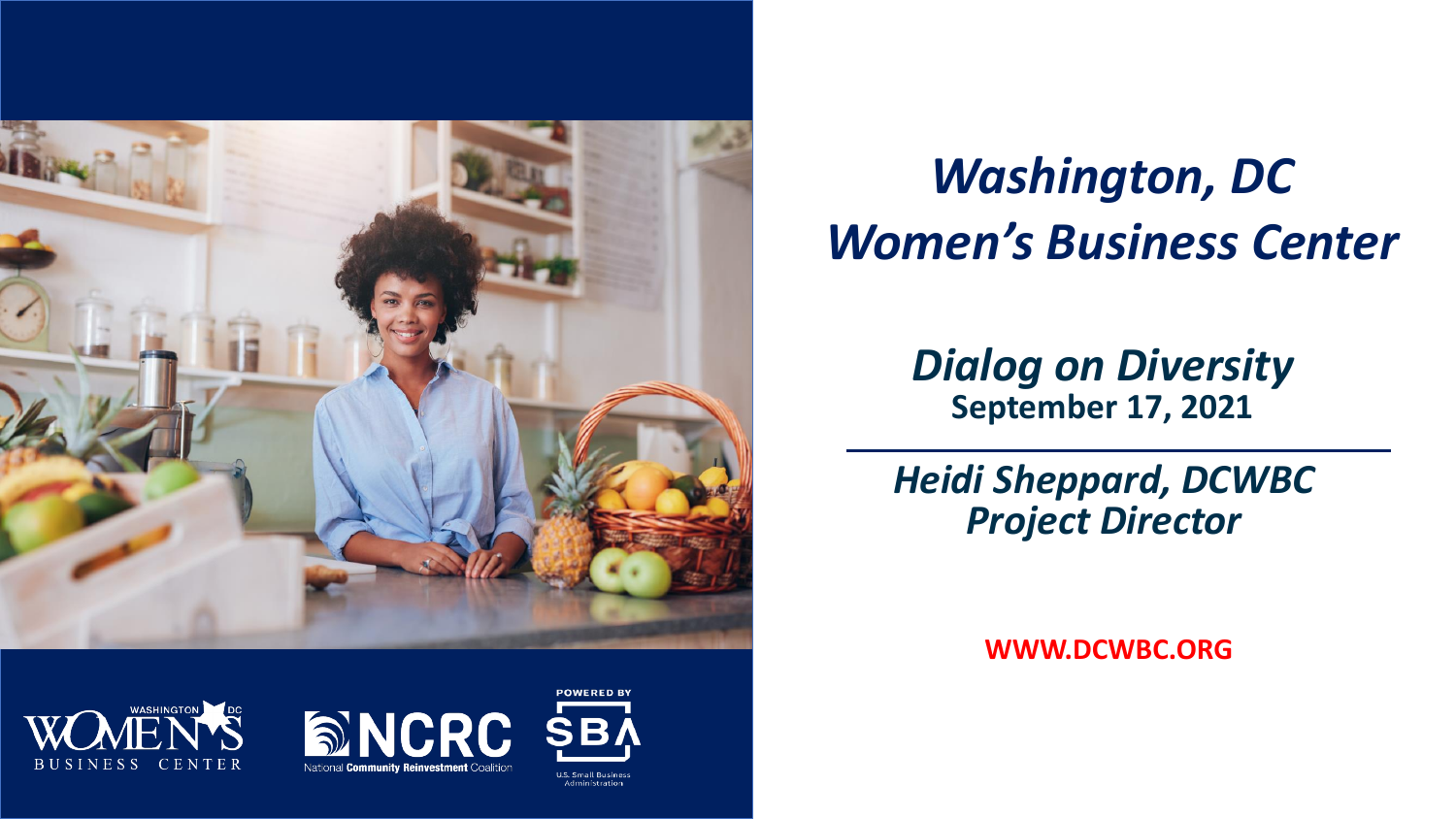## **DCWBC MISSION**

- To empower women entrepreneurs to build resilient and successful businesses, strengthen their community's economy, and create wealth for their families.
- We envision a thriving ecosystem of women entrepreneurs in the DC Metro region, who have access to the tools, capital, knowledge, and networks to create a supportive environment in which to grow their businesses.
- Part of a network of over 135 Women's Business Centers around the country, funded by the Small Business Administration.
- A program of the National Community Reinvestment Coalition.

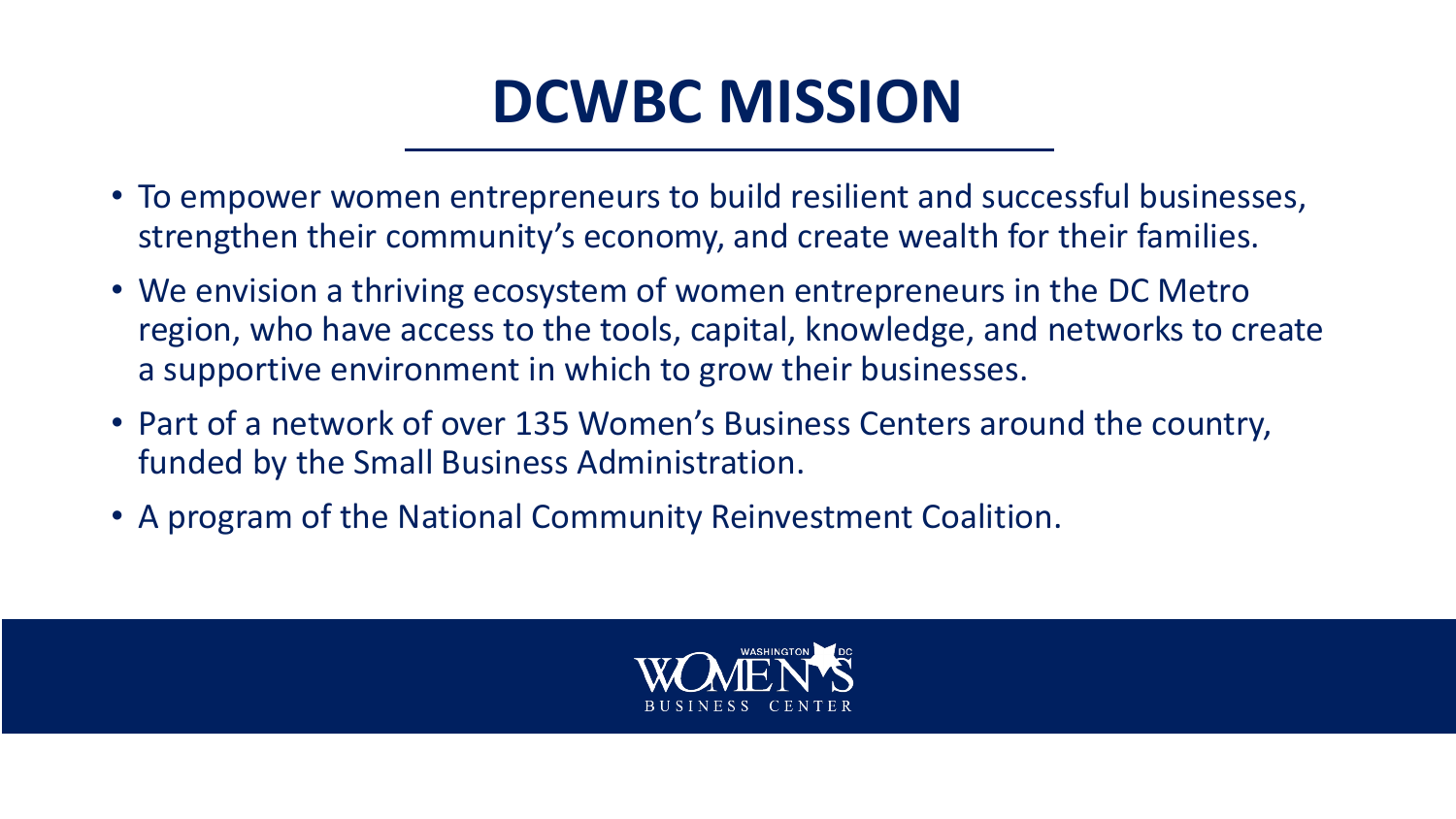## **DCWBC Assistance Delivery Methods**

- One-on-One Counseling
- Webinars
- Training Courses
- Peer to Peer Exchanges
- Website
	- Blogs
	- Resource Lists
	- Research Reports



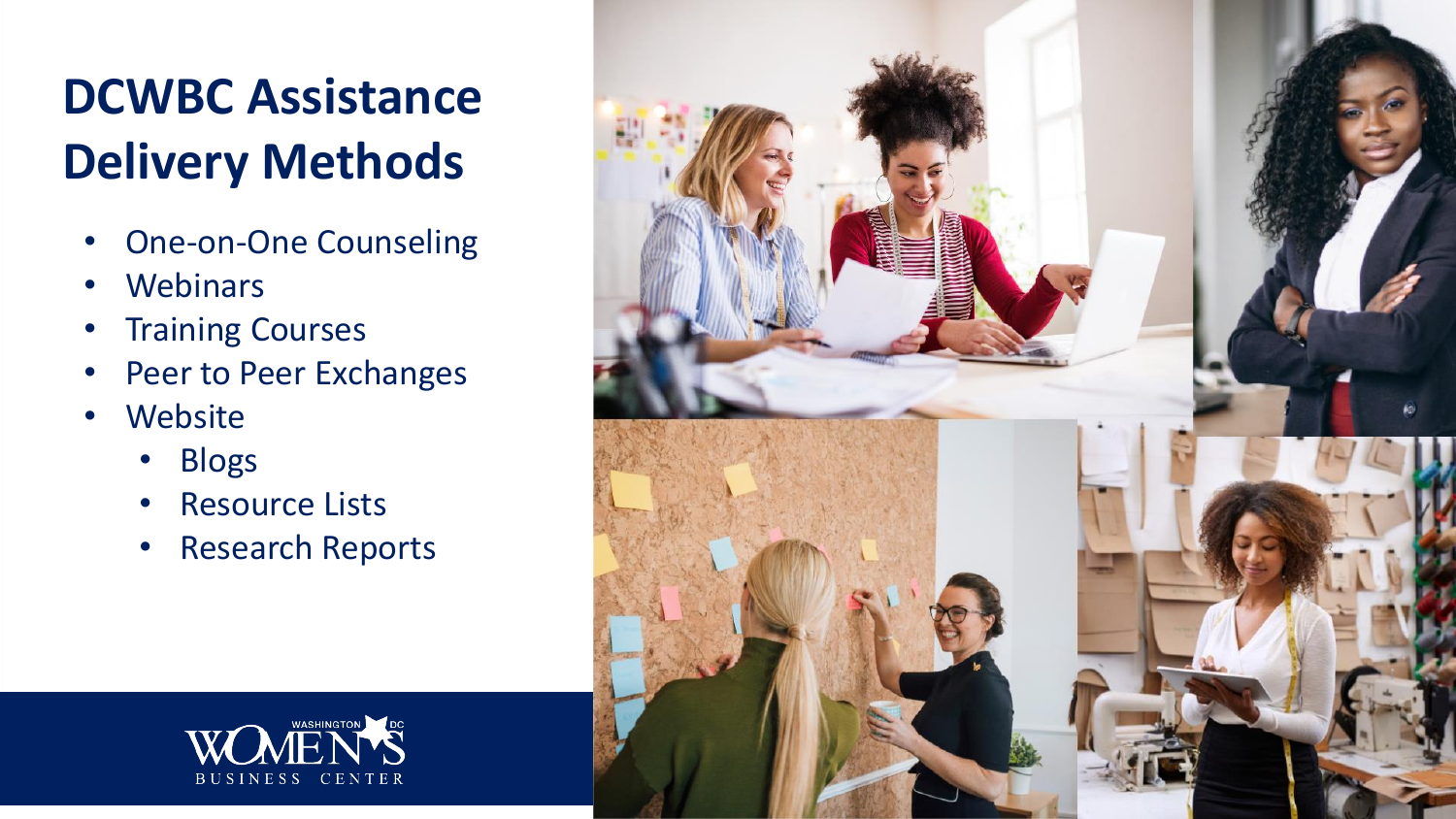## **Tools, Capital, Knowledge, and Networks**

#### **Tools**

- *LivePlan*: Writing a Business Plan
- *GrowthWheel*: Business Decision **Making**

#### **Capital**

- Referrals to Funding Sources
- Assistance with loan and/or grant applications
- KIVA partner

#### **Knowledge**

- How to Start a Business
- Budgeting and Financing
- E-commerce
- Government Contracting
- Marketing and Sales
	- & more

#### **Networks**

- Peer to Peer events
- Resource providers
- Advisors
- Mentors
- Facebook Group

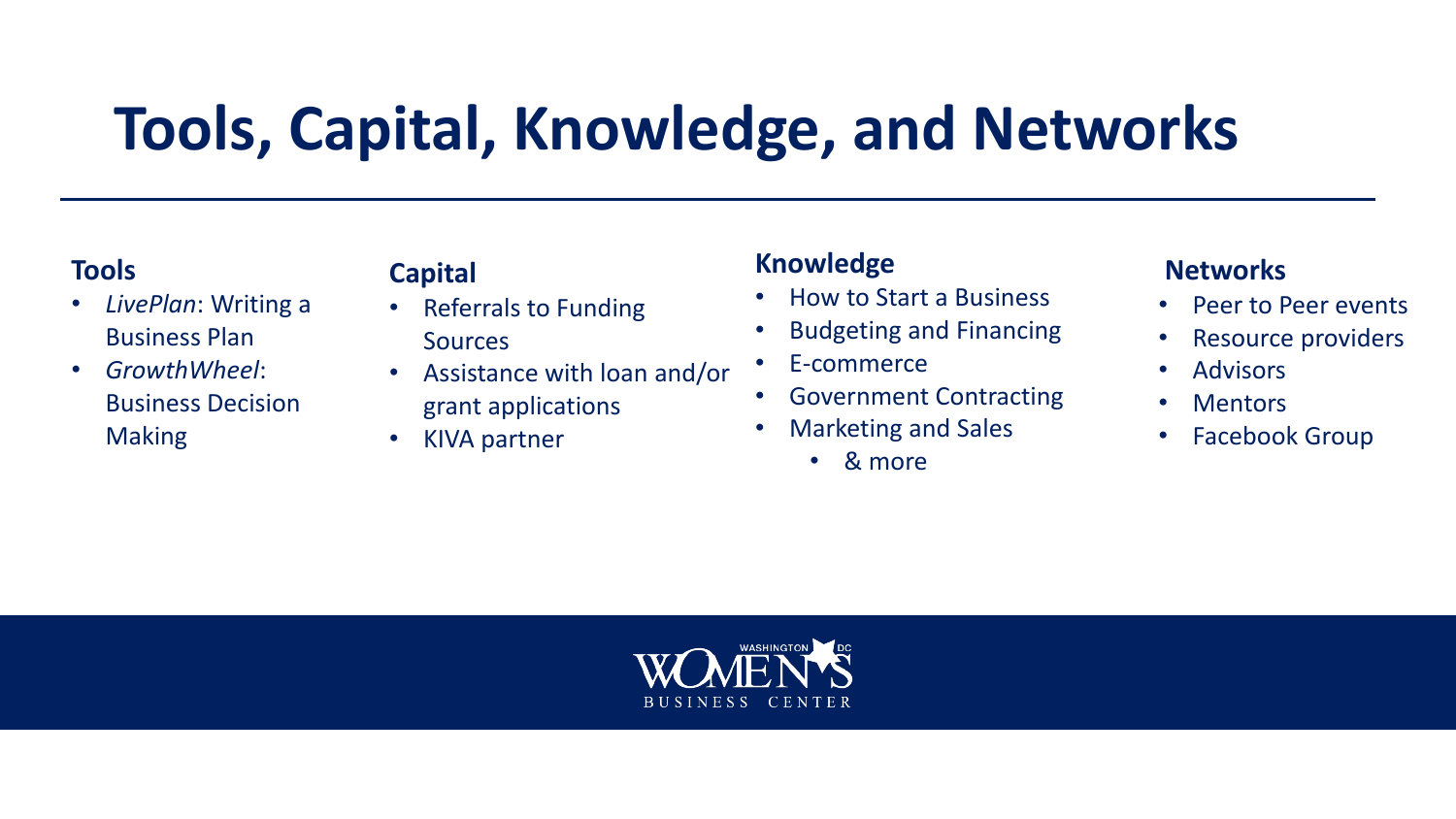[Women Owned Small Businesses In The D.C. Metro Region:](https://ncrc.org/women-owned-small-businesses-in-d-c-metro-region-challenges-resilience-in-a-time-of-pandemic-elementor/) Challenges & Resilience during the Covid-19 Pandemic

- Released July 20, 2021
- To better understand the current needs of DC WBC clients and other woman-owned businesses in the DC area.
	- How are these businesses dealing with the COVID-19 pandemic?
	- Do the impacts vary by industry?
	- Are women-owned businesses gaining access to emergency aid/grants?
	- What other forms of capital were they able to access?
- Survey Methodology
	- Distributed to DC WBC clients
	- Engaged DC WBC partners
	- Translated into Spanish
	- Received a total of 274 responses
	- 60% of responses from DCWBC clients

**"For minority women making less yearly income, entrepreneurship is more than just a gig, but a pathway to combat racial discrimination and wealth inequity."**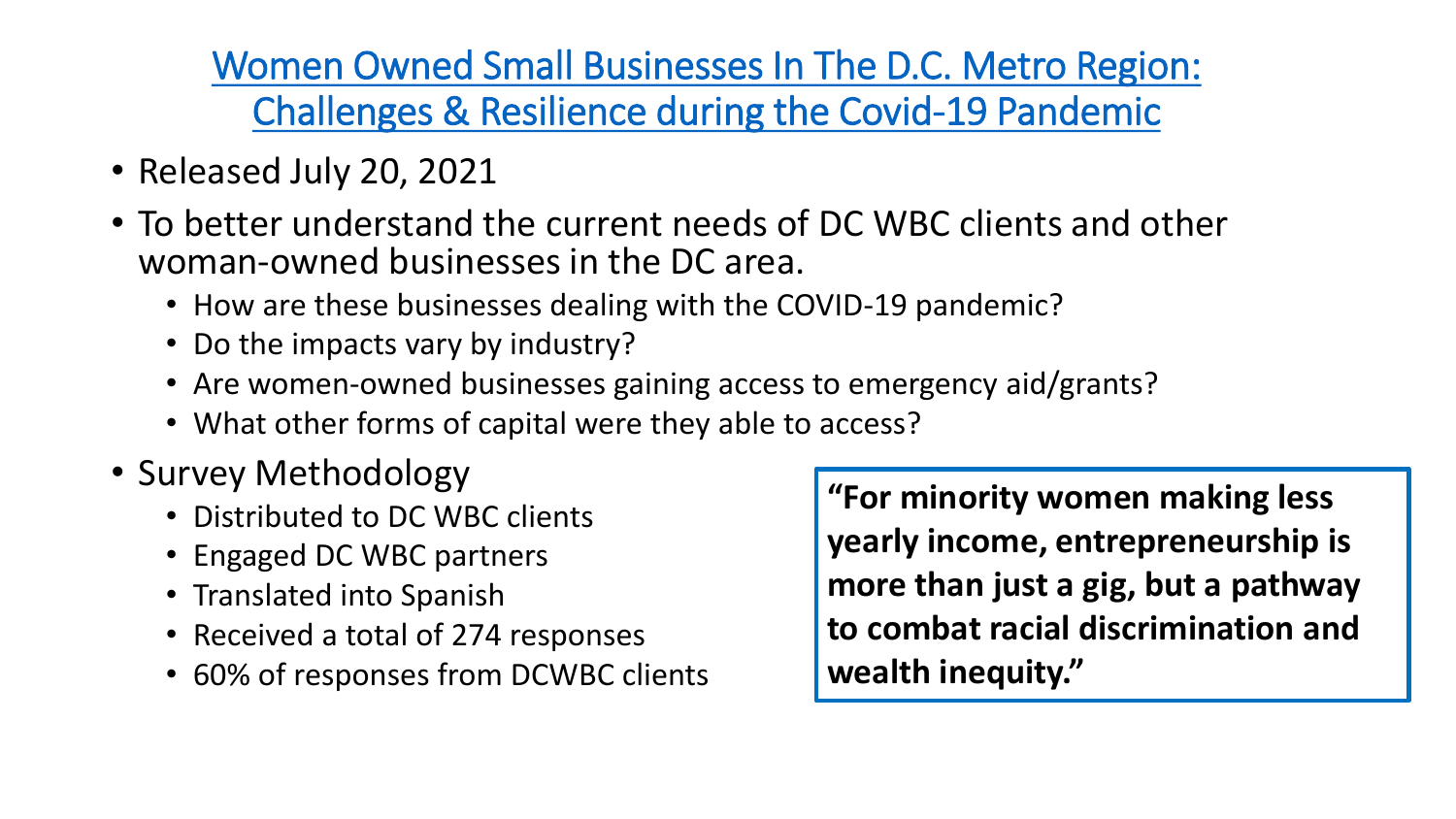## **Survey Participants - Demographics**

|                        |               | <b>All Participants</b> | <b>DC WBC Participants</b> |         |
|------------------------|---------------|-------------------------|----------------------------|---------|
| <b>Race/Ethnicity</b>  | <b>Number</b> | Percent                 | Number                     | Percent |
| <b>BLACK</b>           | 144           | 53%                     | 84                         | 55%     |
| <b>WHITE</b>           | 61            | 22%                     | 39                         | 18%     |
| <b>HISPANIC</b>        | 26            | 10%                     | 16                         | 11%     |
| <b>ASIAN</b>           | 17            | 7%                      | 10                         | 6%      |
| MULTIRACIAL            | 18            | 6%                      | 9                          | 8%      |
| <b>AFRO HISPANIC</b>   | 5             | 2%                      | $\overline{4}$             | 1%      |
| <b>NATIVE AMERICAN</b> | 3             | 1%                      | 1                          | 2%      |
| <b>TOTAL</b>           | 274           |                         | 163                        |         |

### **In the District**:

- 40% of businesses are woman-owned<sup>1</sup>
- 10% of all businesses are Black-owned<sup>2</sup>

1- <https://www.self.inc/blog/cities-with-most-female-business-owners>

2-Census, Annual Business Survey, 2018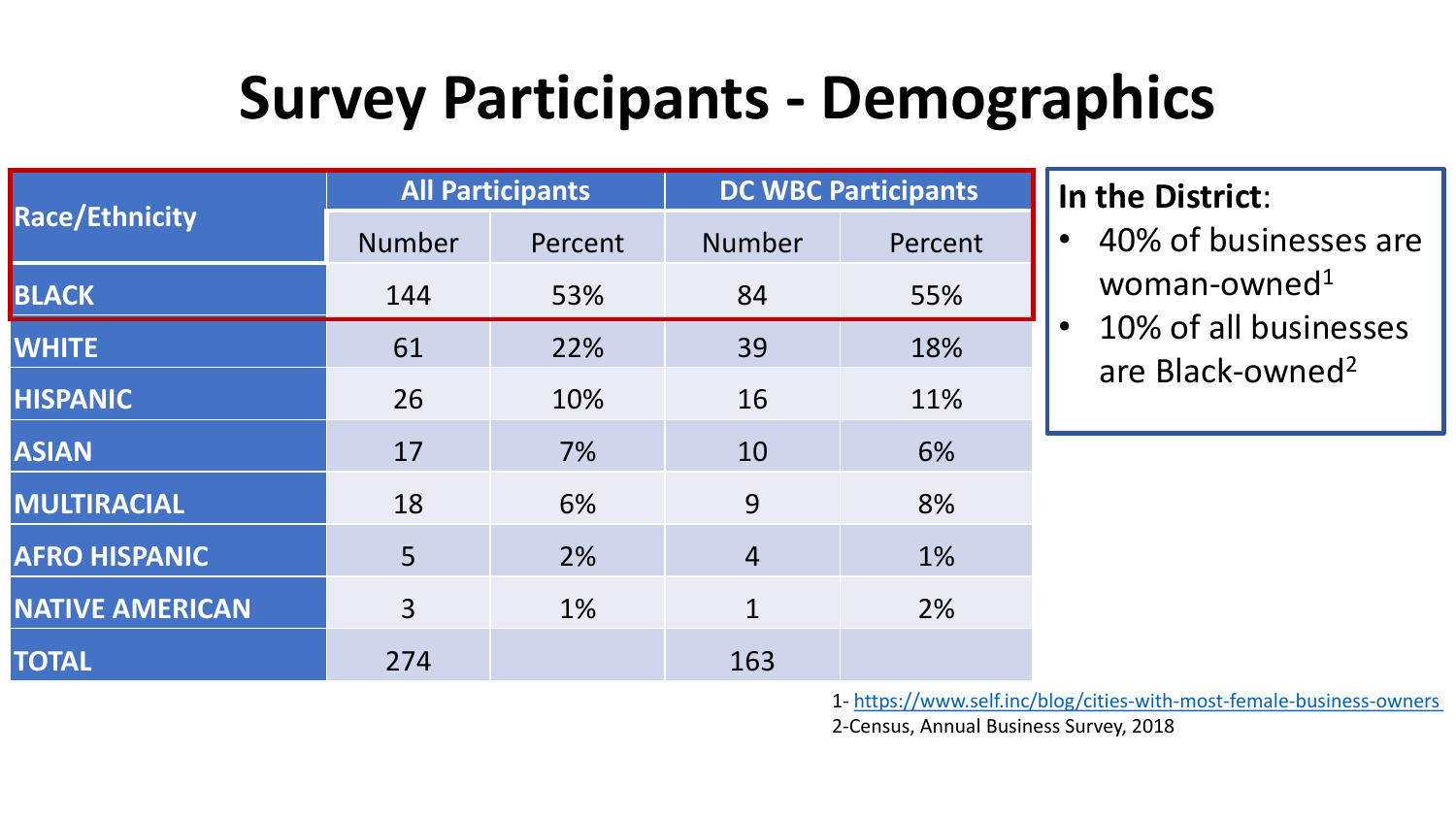## **Survey Participants - Industry**

| <b>Industry Code</b>                                                                                         | <b>Client #</b> | NonClient #    | <b>Client %</b> | <b>NonClient %</b> | <b>Dominant sectors</b> |
|--------------------------------------------------------------------------------------------------------------|-----------------|----------------|-----------------|--------------------|-------------------------|
| <b>Professional, Scientific, and Technical</b><br><b>Services</b>                                            | 51              | 22             | 32%             | 20%                | Over half of            |
| <b>Retail Trade</b>                                                                                          | 20              | 21             | 12%             | 19%                | Participants            |
| <b>Health Care and Social Assistance</b>                                                                     | 20              | 14             | 12%             | 13%                | 56% & 51%               |
| <b>Administrative and Support and Waste</b><br><b>Management and Remediation Services</b><br><b>Services</b> | 10              | 5 <sup>1</sup> | 6%              | 5%                 |                         |
| <b>Arts, Entertainment, and Recreation</b>                                                                   | 9               | 6              | 6%              | 5%                 |                         |
| <b>Educational Services</b>                                                                                  | 10              | $\overline{5}$ | 6%              | 5%                 |                         |
| <b>Personal Care Services</b>                                                                                | $\overline{7}$  | 8              | 4%              | 7%                 |                         |
| <b>Accommodation and Food Services and</b><br><b>Personal Care Services</b>                                  | 7               | 6              | 4%              | 5%                 |                         |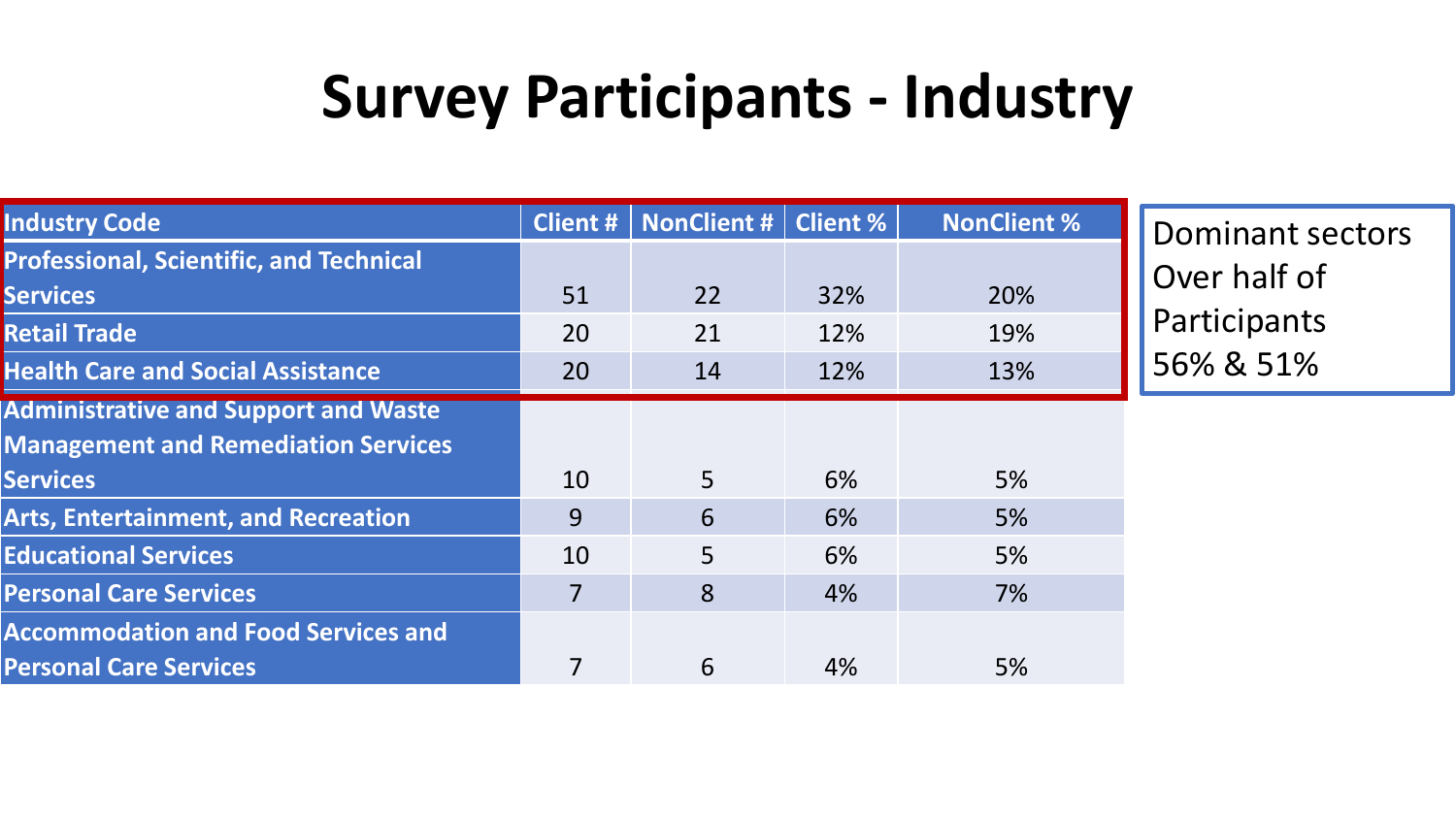# **Survey Participants - Race/Ethnicity & Industry**

| <b>Industry</b>                                          | <b>Asian</b> | <b>Black</b> | <b>Hispanic</b> | <b>White</b> |
|----------------------------------------------------------|--------------|--------------|-----------------|--------------|
| <b>Professional, Scientific, and Technical Services</b>  | 12%          | 27%          | 15%             | 36%          |
| <b>Retail Trade</b>                                      | 24%          | 14%          | 23%             | 10%          |
| <b>Health Care and Social Assistance</b>                 | 12%          | 12%          | 15%             | 13%          |
| <b>Arts, Entertainment, and Recreation</b>               | 0%           | 4%           | 0%              | 12%          |
| <b>Educational Services</b>                              | 24%          | 6%           | 0%              | 5%           |
| <b>Personal Care Services</b>                            | 12%          | 6%           | 4%              | 2%           |
| <b>Accommodation and Food Services and Personal Care</b> |              |              |                 |              |
| <b>Services</b>                                          | 6%           | 4%           | 12%             | 7%           |
| <b>Construction</b>                                      | 0.0%         | 2%           | 12%             | 2%           |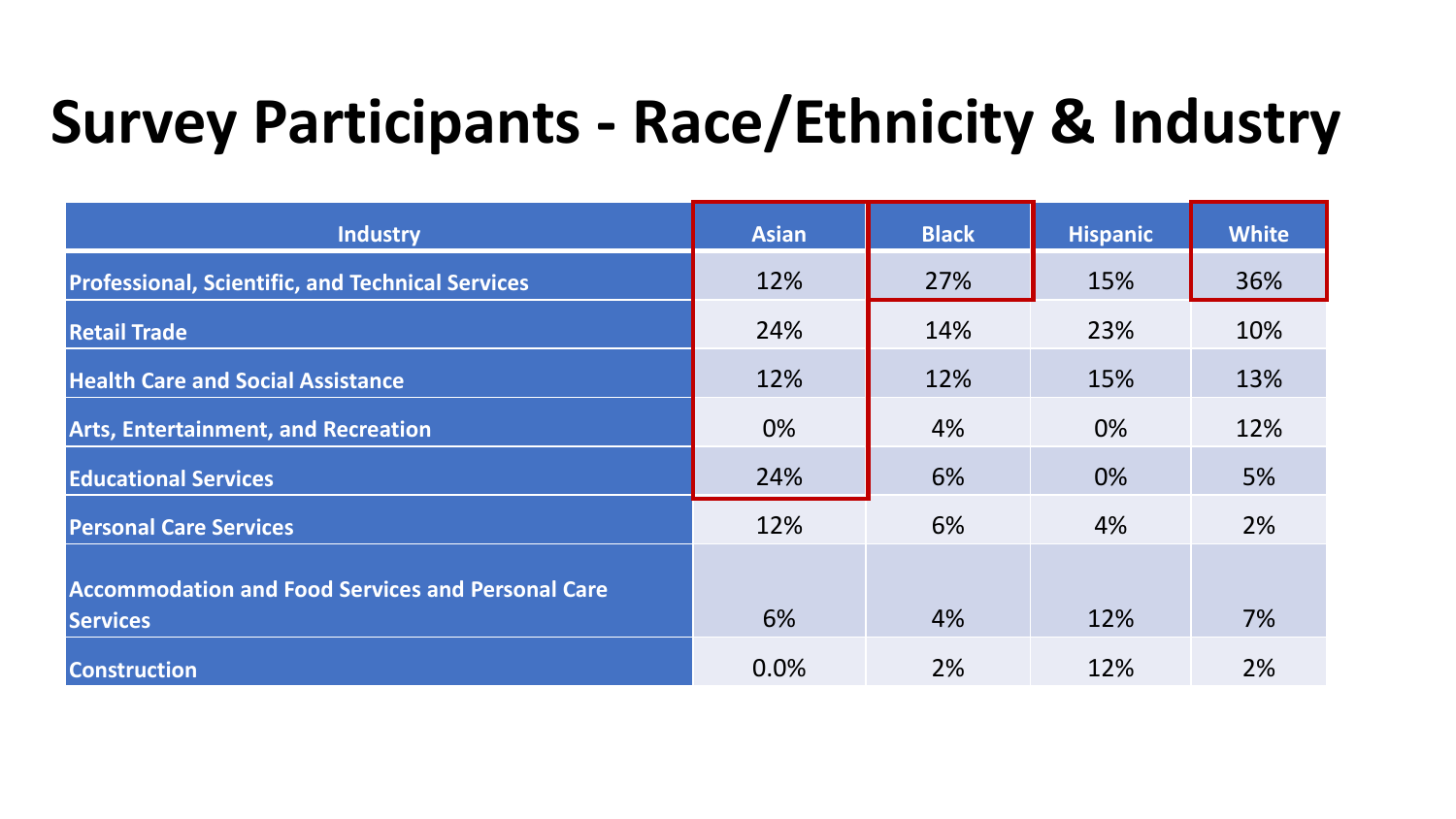### **Pandemic Related Assistance**



**Even split between those receiving some form of assistance from the government, and those who received nothing at all. Friends and family were 3rd at 7%.**

50%

Type of Assistance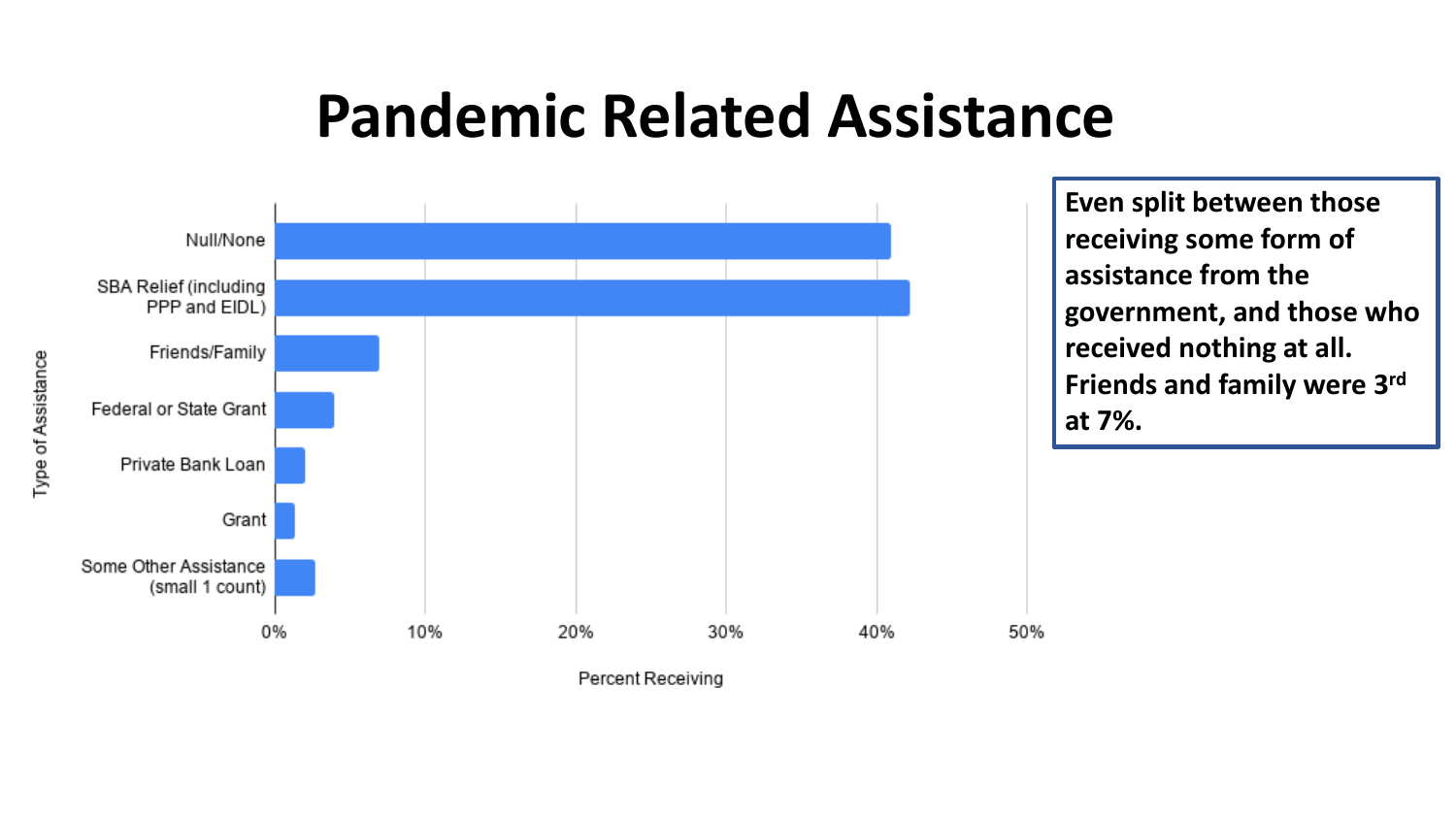## **Areas of Assistance Needed**

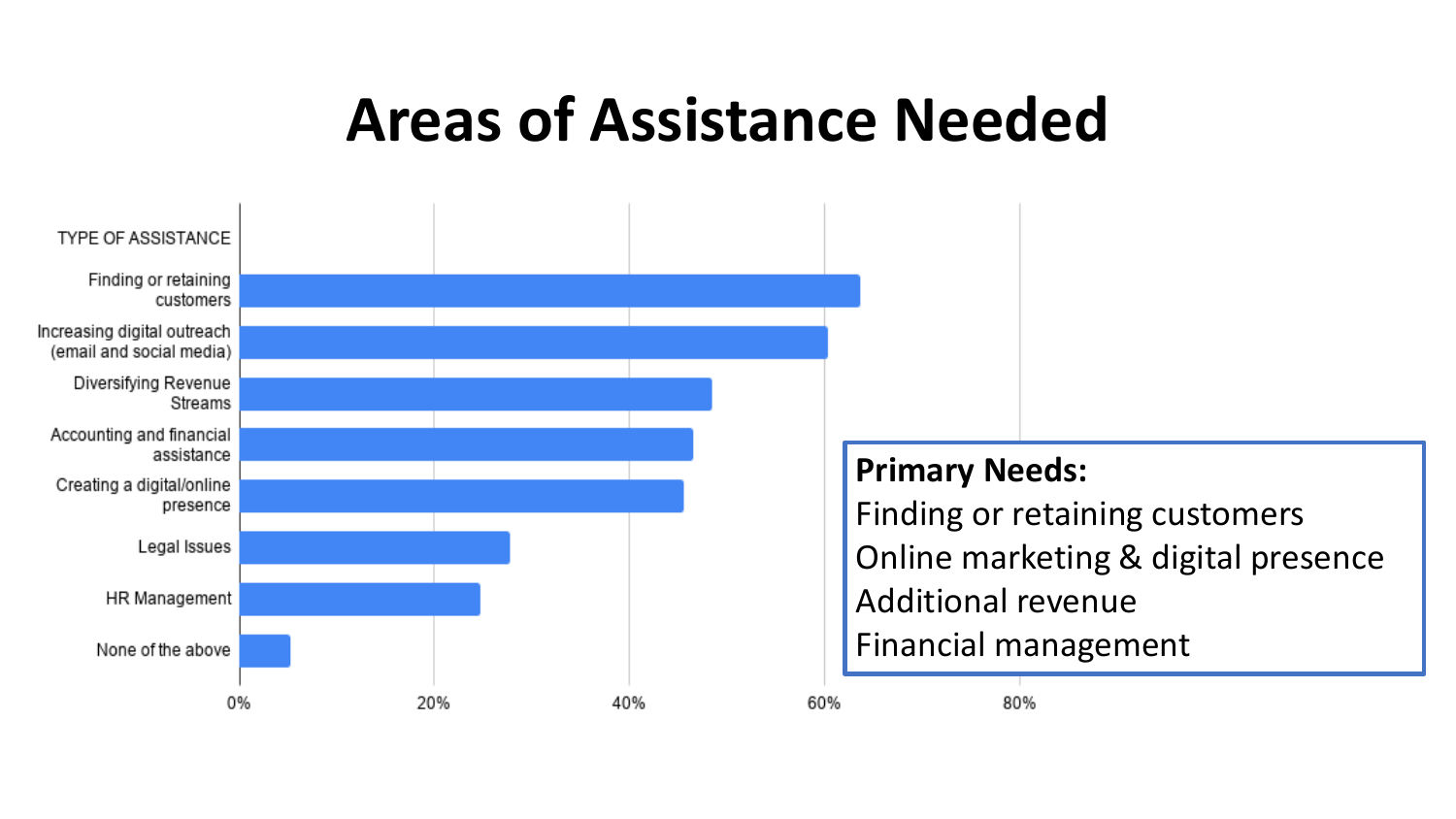## **Expected Time to Return to Normal**

| <b>Time To Return to Normal</b>                          | <b>Number</b>   | <b>Percent</b> | Optimi<br>Will ret          |
|----------------------------------------------------------|-----------------|----------------|-----------------------------|
| 1-2 months                                               | 5               | 2%             |                             |
| 2-3 months                                               | 16              | 6%             |                             |
| 3-6 months                                               | 33              | 12%            | As of F<br>normal           |
| 6 months-year                                            | 93              | 34%            | <b>Busine</b>               |
| more than 1 year                                         | 57              | 21%            | 13%<br>11%                  |
| This business has returned to normal<br>operating levels | 21              | 8%             | 10%<br><b>Busine</b><br>40% |
| This business was not impacted                           | 36              | 13%            | 29%<br>12%                  |
| This business is closed.                                 | $6\phantom{1}6$ | 2%             |                             |

**sses not impacted:** 6 in Management Companies & Enterprises 6 Retail Trade 6 Professional, Technical, & Scientific Services **sses returned to normal:** 6 Educational Services 6 Professional, Technical, & Scientific Services 6 Other Services **Optimism of women business-owners Will return to normal sometime this year: 74% As of February 2021, 20% had already returned to non-** operating levels.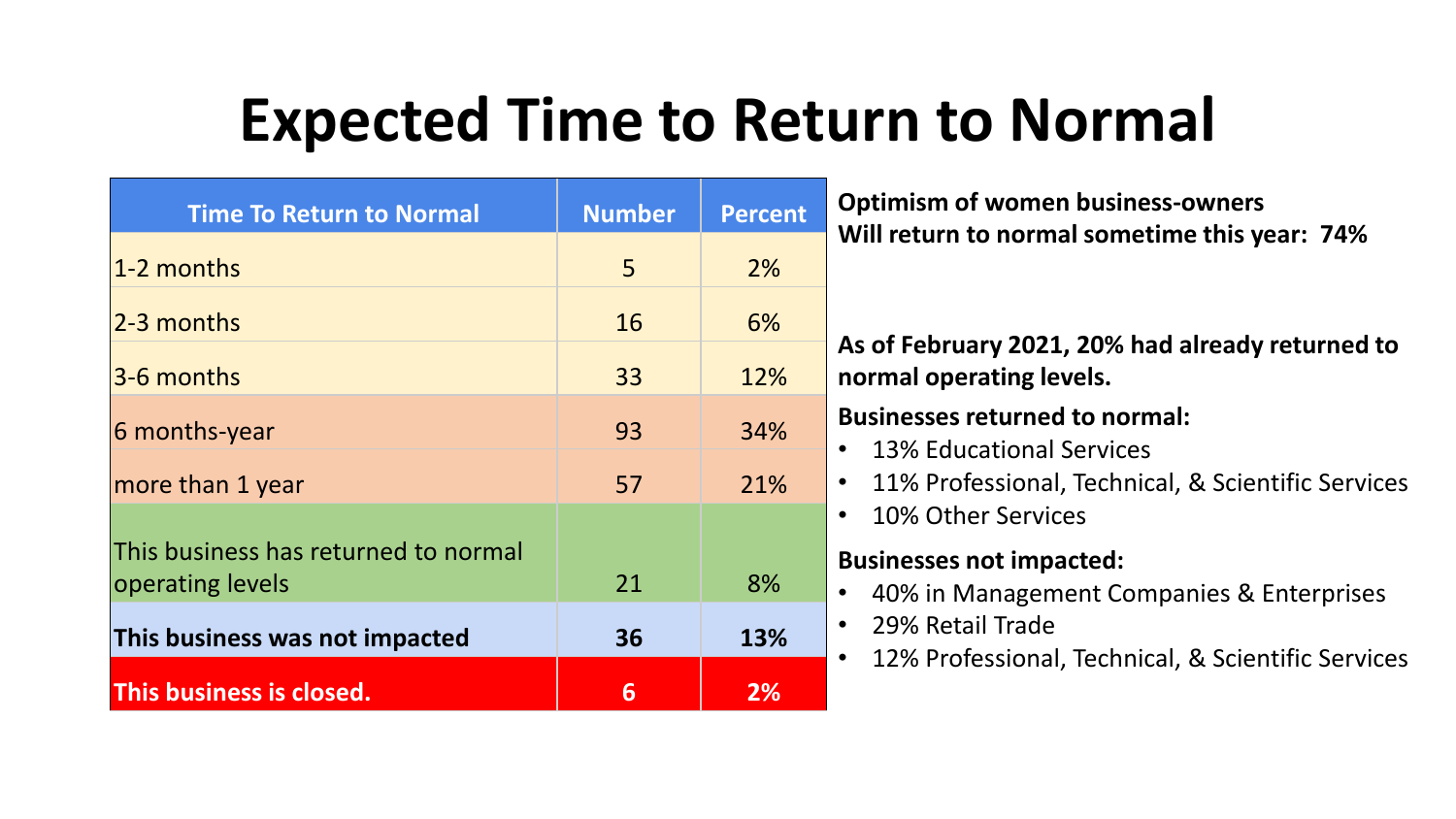# **Key Points from the Survey**

- 1. The DC WBC serves a relatively high percentage of minority women business-owners
- 2. Median revenue for White Non-Hispanic business-owners was highest, for Black business-owners lowest
- 3. As many respondents received assistance from PPP & EIDL as the number not needing any assistance
- 4. Participants need assistance with customer attraction, digital marketing, increasing their on-line presence
- 5. Some women business-owners are optimistic about outlook over next six months to year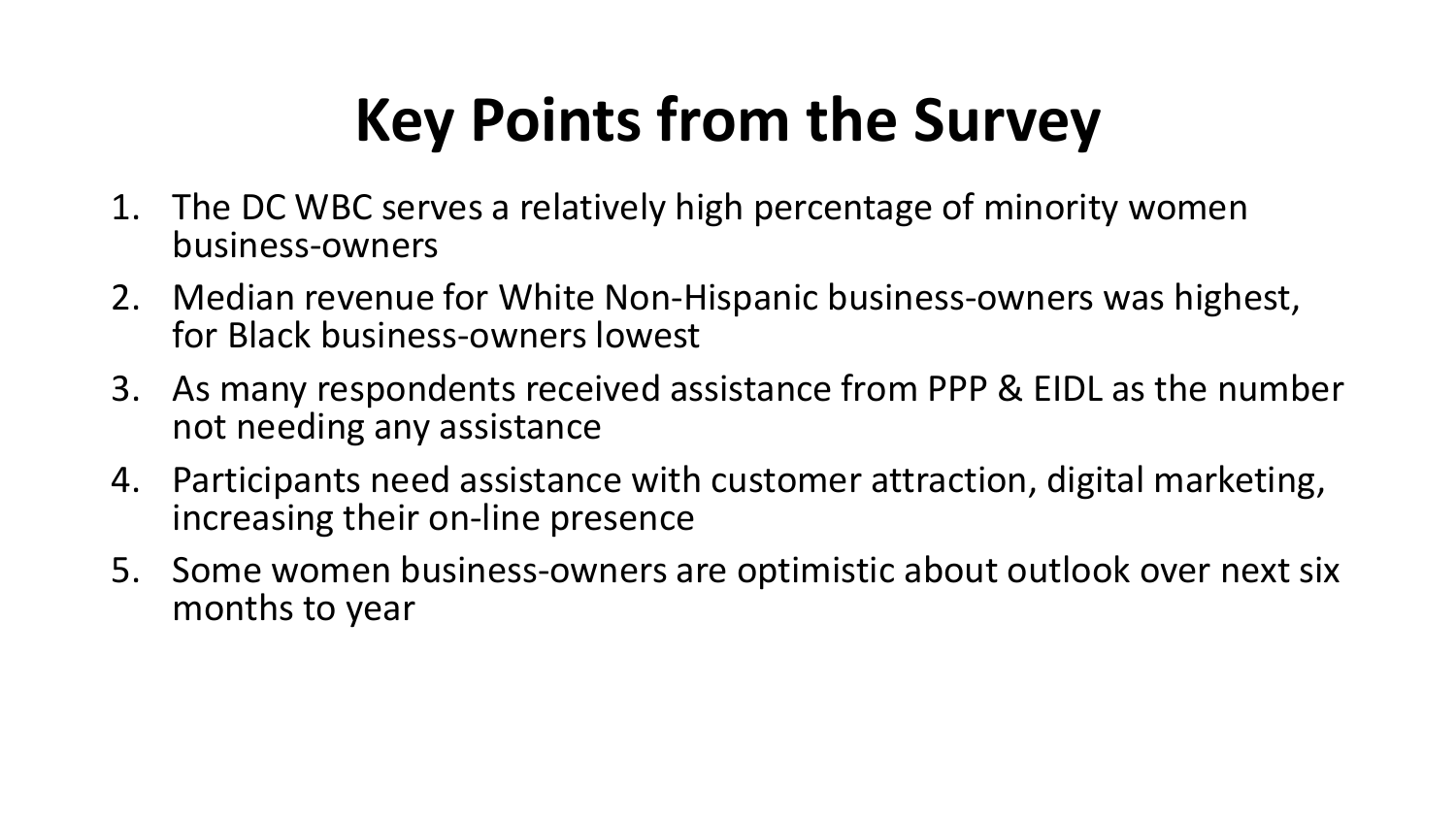## **Quotes from the Survey Respondents**

*The COVID-19 pandemic was just one of the challenges they faced in their business journey, "just another task on this road" and "COVID is just another problem to add to our plates"*

*A certified public accountant firm wrote, "There has been an increased need for my services (technical assistance) given the additional government stimulus funding. As a bilingual CPA I have been able to assist fellow minority owned small business owners become more financially savvy by providing one on one financial literacy/ business education to help them use PPP funds effectively."*

#### *"Staying Positive; Trying to stay healthy and trusting that things will get better and we will be ready when things get better."*

*"COVID forced us to pivot our offering in such a way that we are now more profitable and have an improved customer experience."*

#### *"It has been insanely challenging. I shifted by focusing on different revenue streams by publishing a book. But, my salon still needs capital to get back on our feet."*

*"In order to continue working and keep the bills paid, I turned my apartment into a salon by day and living space at night. It's working now, but it's time to separate the two and expand business."*

**To view the report: [Women Owned Small Businesses in the D.C. Metro Region: Challenges and](https://ncrc.org/?p=99011&preview=1&_ppp=6da544a693)  Resilience During the COVID-19 Pandemic**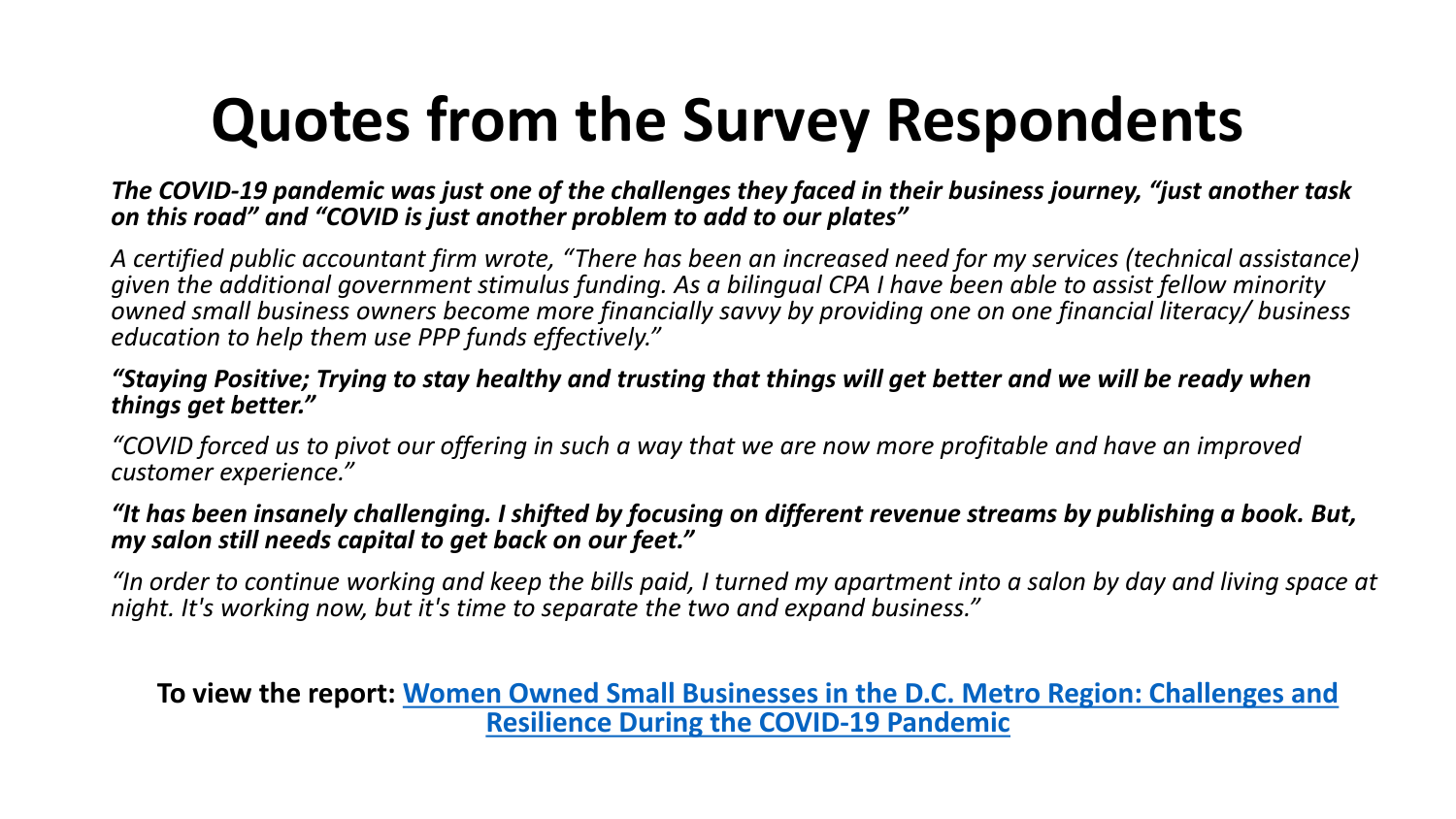## **Umu's Story**